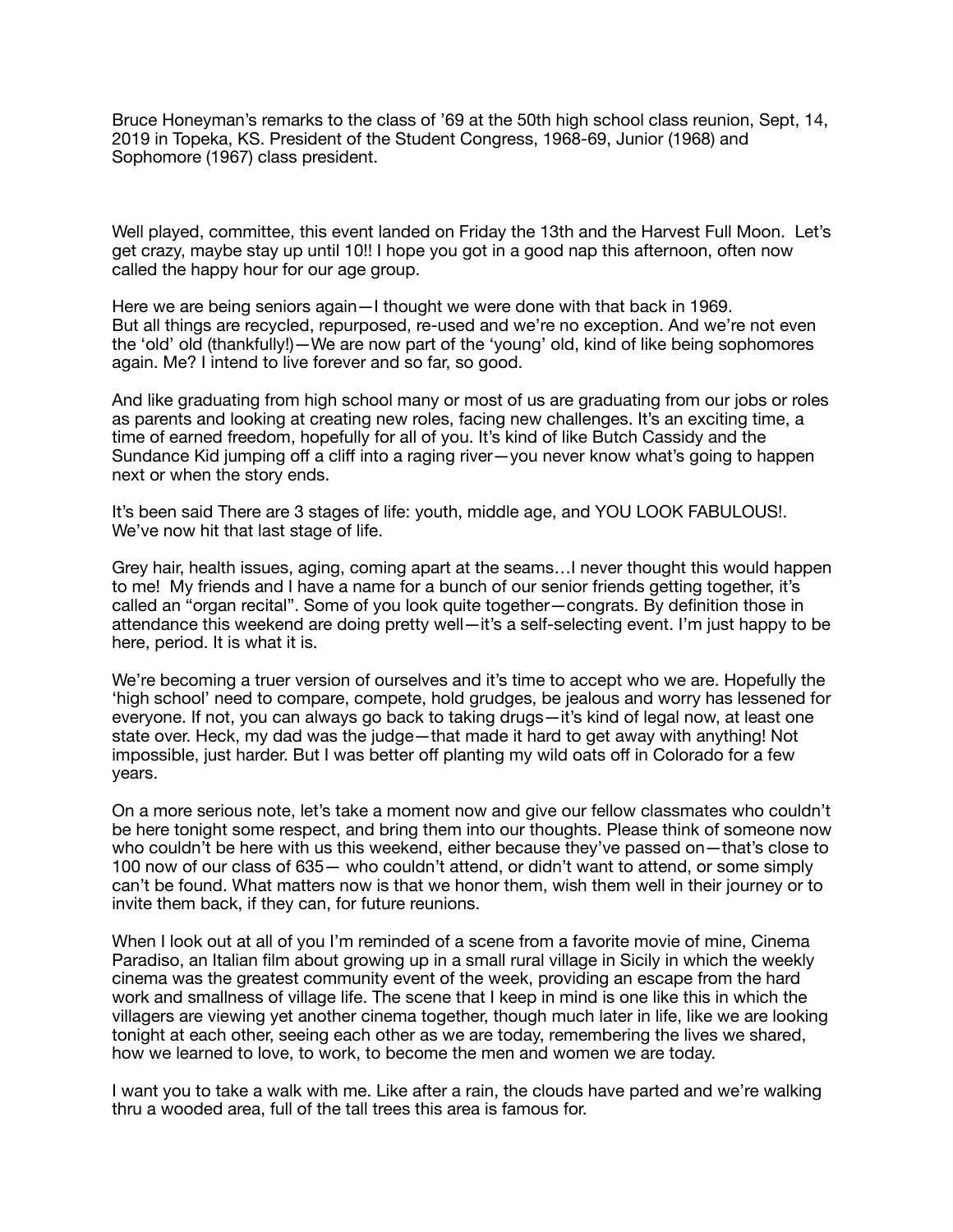It could be in a park playing frisbee or watching model planes flown at Gage or Big Shunga, it could be watching kids on their rope swings across a creek or from the roof of their house, it could be along the shores of Lake Shawnee or Perry,

it could be your neighborhood park at Willow, Ripley, College Hill or Collins,

it could be the land behind the old Menninger west campus also called SBA Hill,

it could be the land behind Potwin where I 1st lived, along the railroad tracks, that run along the Kaw River,

it could be where you put into the Kaw at Urish Rd with your inner tube getting ready for a float,

it could be where you rode your bike under the shade trees hanging over the street,

it could be fishing, crawdad or bullfrog hunting along one of our many creeks, lakes or rivers, it could be along a hedgeapple windbreak in some farmer's field,

it could be on the playgrounds of your local schools, where children still climb and make crabapple whips from crabapple trees,

it could be next to your schools and community rec. centers where you played knock hockey, four square, tetherball, then learned to square dance, then social dance and also lose your "chicken fat" doing calisthenics,

it could be where you went to church while attending a scout meeting, youth choir or Sunday school,

or it could be under your favorite climbing tree in your own backyard.

Now on this walk you have a good friend or family member with you and you find a good spot to sit down, on a log, or bench or even on the ground, leaning up against the tree's rough bark. You smell the damp earth, the leaves and foliage. You hear the sounds of the rustling leaves in the wind, the robins and sparrows flit and sing around you. The billowy cumulus clouds are moving overhead and the sun is going in and out of the clouds. You recall lying on your back as a child, looking up and imagining all kinds of shapes in the clouds. You feel at peace, alive. You breathe easily, evenly, deeply. Then you realize this whole place is alive—life is teeming all around you and you are a part of that.

It's been this way since the beginning of time. You capture in your mind the trees that grow so large from such small seeds—the helicopter maples, the beret-hatted acorns, the cottonwoods floating in the air. You see that some of the trees, or their branches, are falling, holding each other up. Some trees have fallen completely and are now the nurse logs that replenish the soil, and becoming the nursery for the next, new generation of trees, plants and animals.

There are so many different types of trees—deciduous, evergreen, young and old, sick and healthy, small and great. Above ground the shapes are obvious to see but below ground the forms are just as great and complex, even more so. For there the trees' roots are intertwined, supporting and feeding each other in ways we can only imagine. The earth too is alive with millions of living organisms—insects, fungi, bacteria—all working together and doing their unique job, part of a dynamic living system.

Further, you realize the whole forest, or park you're in, IS the nursery, alive and supporting all of life around it. And the the people's lives too are dependent on the trees—for its oxygen, its cool shade, its wood for fires that warm and cook, wood for homes, furniture, toys, tools, nourishment from its leaves, fruits, roots and seeds, and for providing the healing elements for our medicines. The trees are actually taking care of us as we take care of them. They were here long before us and will be here long after we're gone.

Friends, we are that forest—a diverse community of different sizes, shapes and colors—each adding value to the whole, each striving to fulfill one's destiny, each feeding, shaping, informing, protecting and being protected by the others. Each literally bound together from the roots to the boughs, to live together as one living system.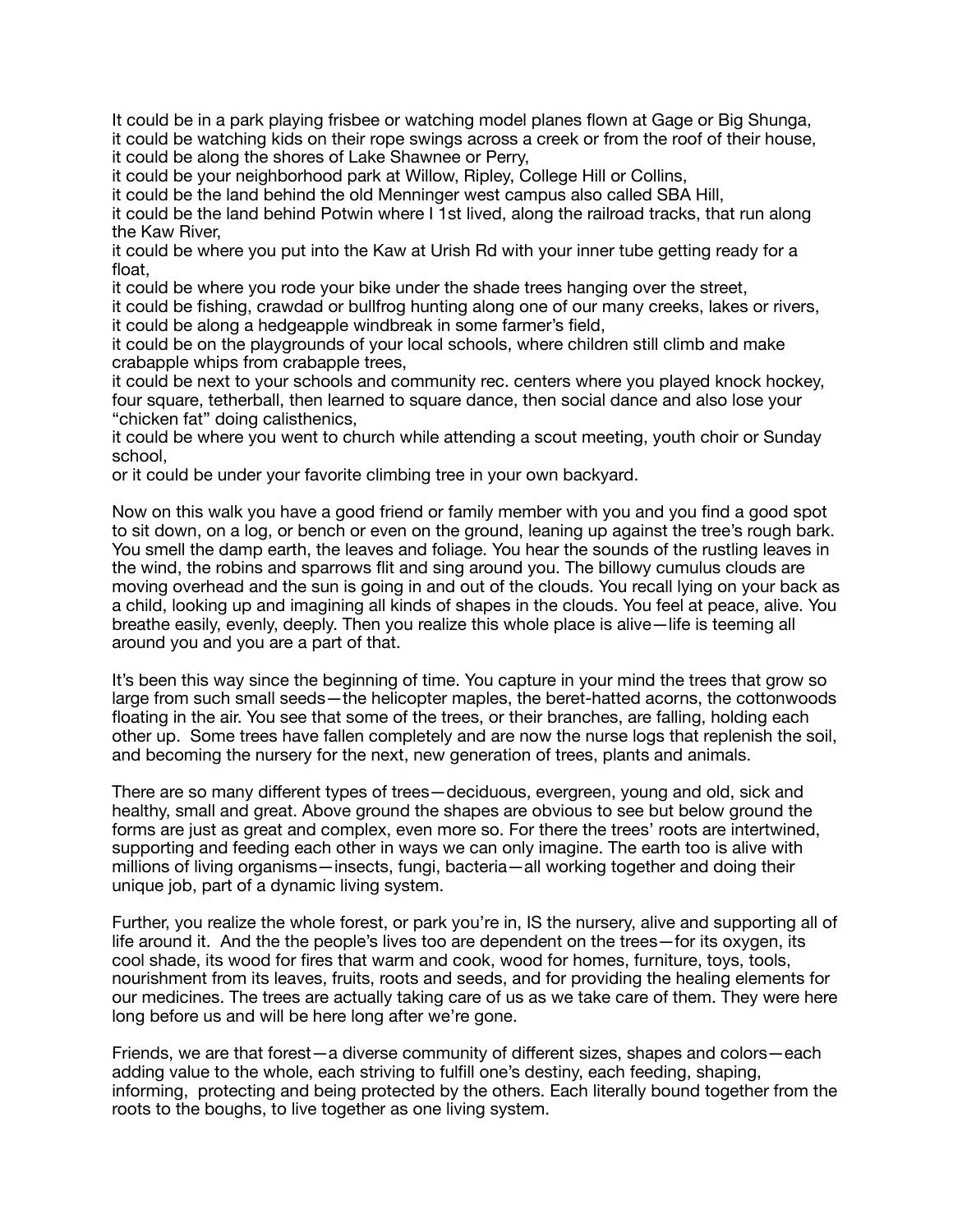We grew up together, from the nurseries of Stormont Vail and St. Frances, from the nursery schools and kindergartens, supported and loved by our families, churches, schools, businesses and each other—to become this living community, the living forest system, which fills this room today.

Most of us in this room had eighteen years together before we spread like seeds to the four winds. No matter how far we travelled, it was enough to provide a secure base to be launched from, a great hot house start to life. Where seeds of love, core values, family and community were planted. And because of the ongoing nourishment of connection and growth from those seeds, we could and would return again and again to the forest that makes up this Kansas life. It's been said you can take the boy/girl out of Kansas but you can't take the Kansas out of the boy/girl.

All is interdependent. All is changing. All is impermanent. Within these universal truths there is also hope for the future as we continue to influence each other, growing still continuously, supporting each other as old trees sometimes do, to lean on each other, sometimes literally. We have become or are still becoming the best versions of ourselves, for we all bloom at different times, to live by the fruits, under the shade of the trees we have planted. We remain connected no matter what you see above ground, our roots are intertwined, to continue to feed, support and protect each other.

As the debatably profound Mr. Natural said, as drawn by underground cartoonist, R. Crumb, "twas ever thus" and so it is. Keep on truckin', class of '69.

And no matter what others think, YOU LOOK FABULOUS!

Thank you for taking this walk with me. I treasure and honor the opportunity to be here with you all.